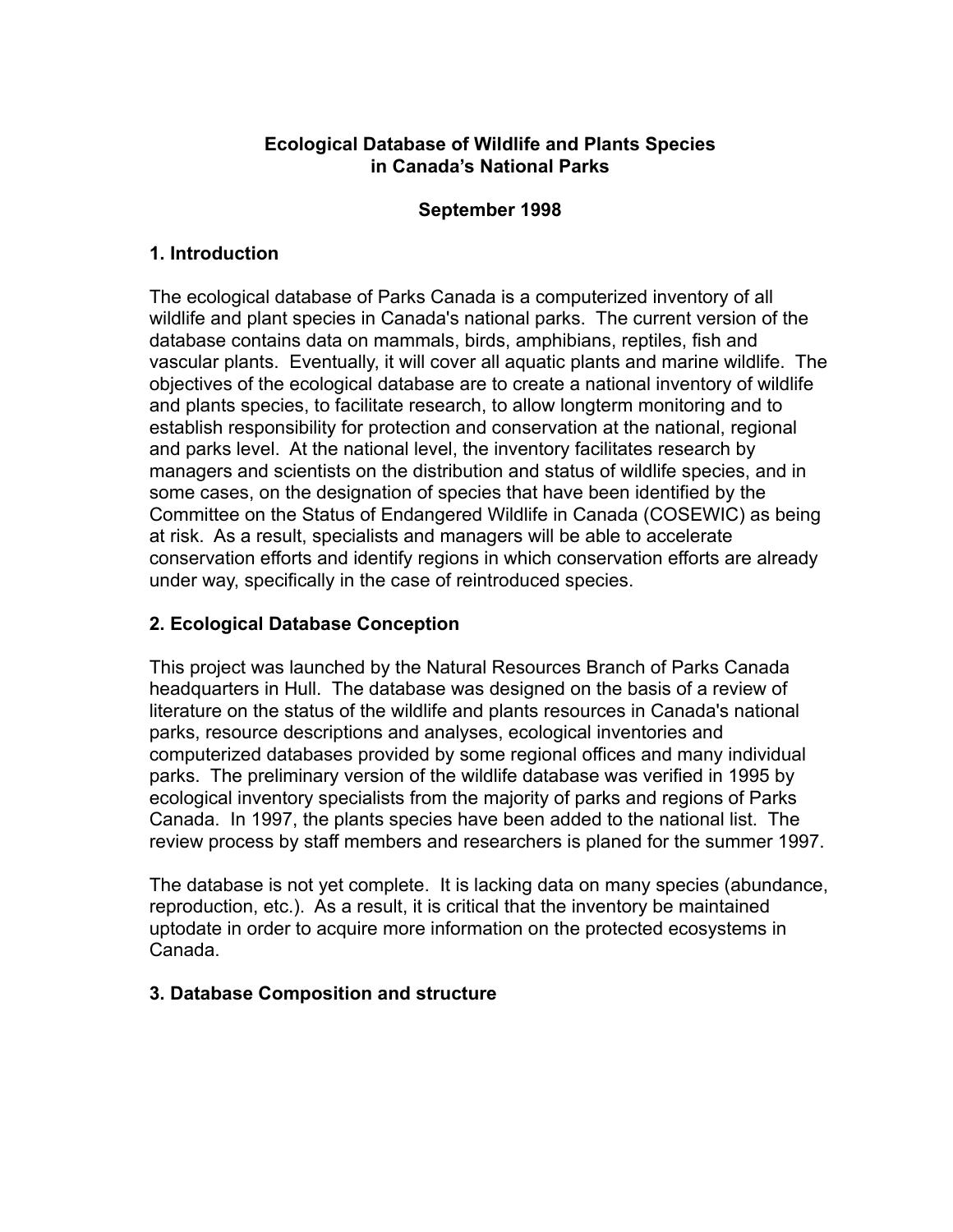The database was structured in such a way as to allow rapid identification of the species in the different parks and to present a summary of the information available on the species. It contains the species name (English, French and scientific), taxonomic classification, classification codes and ecological data on abundance, reproduction, etc.

### **3.1. Structure**

The ecological Database of Wildlife and Plants Species in Canada's National Parks was created to serve as a master or template in the creation of a national parks species database. The database is a powerful force for national standardization because information in databases is structure from one set of fields. The database is organized into records consisting of data fields. Through dbase format, users can easily enter, store, and retrieve information. The structure of the Ecological Database of Wildlife and Plants species in Canada's National Parks is presented below. It should be noted that mammals, birds, and fish contain additional fields that are specific to these three groups.

|                        | <b>TYPE</b>      | NUMBER OF         | <b>DECIMAL</b> |
|------------------------|------------------|-------------------|----------------|
| <b>FIELD NAME</b>      |                  | <b>CHARACTERS</b> |                |
| LONGITUDE              | <b>NUMERIC</b>   | 8                 | 4              |
| <b>LATITUDE</b>        | <b>NUMERIC</b>   | $\overline{7}$    | $\overline{4}$ |
| <b>REGION</b>          | <b>CHARACTER</b> | $\overline{4}$    |                |
| <b>PARKS</b>           | <b>CHARACTER</b> | $\overline{4}$    |                |
| <b>CODE</b>            | <b>CHARACTER</b> | $\overline{4}$    |                |
| <b>ENGLISH NAME</b>    | <b>CHARACTER</b> | 35                |                |
| <b>SCIENTIFIC NAME</b> | <b>CHARACTER</b> | 60                |                |
| <b>FRENCH NAME</b>     | <b>CHARACTER</b> | 30                |                |
| <b>ORDER</b>           | <b>CHARACTER</b> | 30                |                |
| <b>FAMILY</b>          | <b>CHARACTER</b> | 30                |                |
| <b>GENUS</b>           | <b>CHARACTER</b> | 30                |                |
| <b>CLASS</b>           | <b>CHARACTER</b> | 10 <sup>1</sup>   |                |
| <b>COSEWIC</b>         | <b>CHARACTER</b> | 3                 |                |
| <b>COSEWIC STATUS</b>  | <b>CHARACTER</b> | 5                 |                |
| <b>REPRODUCTION</b>    | <b>CHARACTER</b> | $\overline{2}$    |                |
| <b>ABUNDANCE</b>       | <b>CHARACTER</b> | 5                 |                |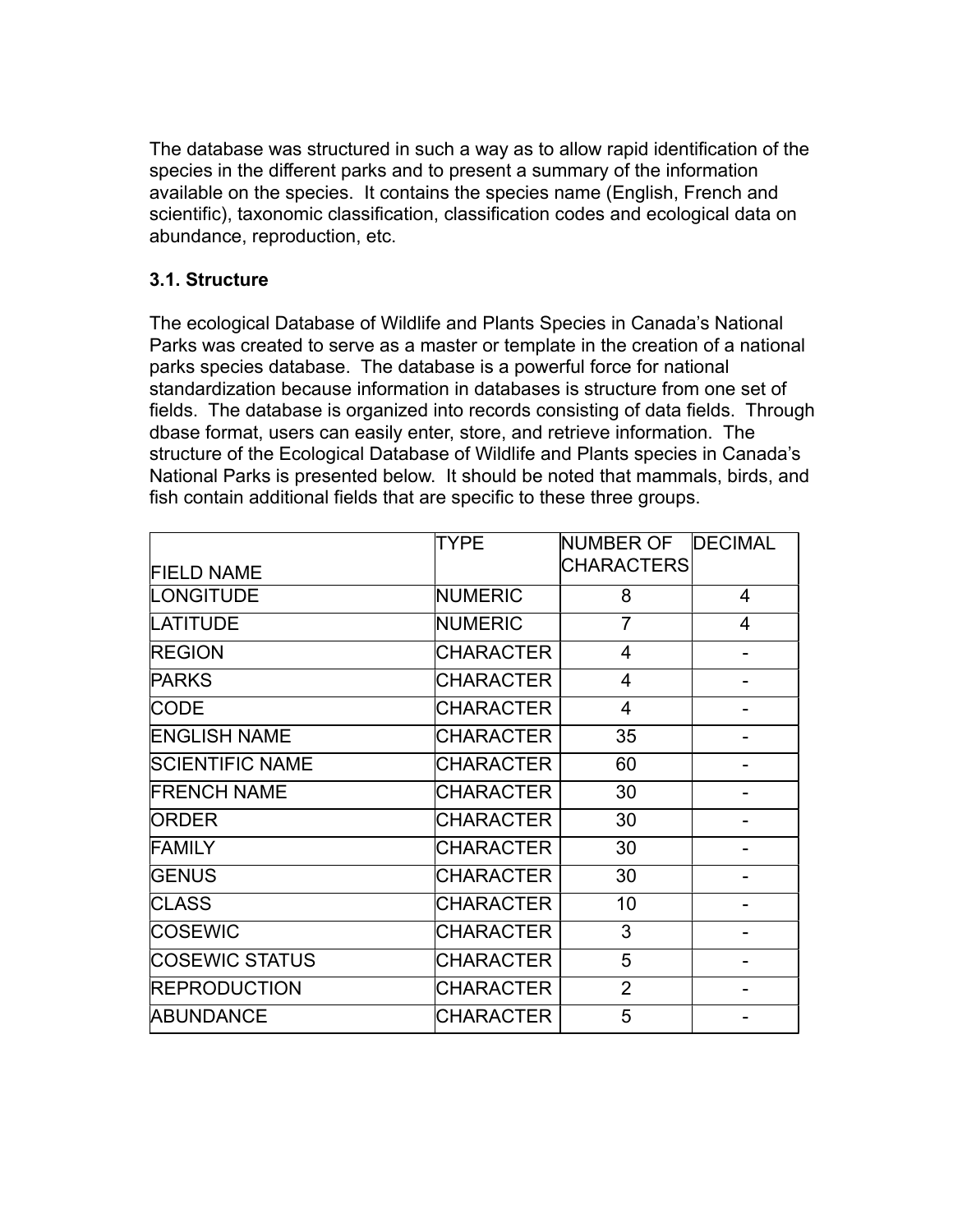| <b>NATIVE</b>                               | <b>CHARACTER</b> | - |
|---------------------------------------------|------------------|---|
| <b>EXOTIC STATUS</b>                        | <b>CHARACTER</b> |   |
| <b>EXOTIC SPECIES</b><br><b>ASSOCIATION</b> | <b>CHARACTER</b> |   |
| <b>SOURCE</b>                               | <b>CHARACTER</b> | - |

# **Addition of specific fields for certain databases**

#### **Mammals**

| NAME OF FIELD                | TYPF | NUMBER OF         | <b>DECIMAL</b> |
|------------------------------|------|-------------------|----------------|
|                              |      | <b>CHARACTERS</b> |                |
| TERRESTRIAL-MARINE CHARACTER |      |                   |                |

Terrestrial (T), marine (M) or terrestrial and marine (T-M).

#### **Birds**

| NAME OF FIELD | TYPF           | <b>NUMBER OF</b><br><b>CHARACTERS</b> | <b>DECIMAL</b> |
|---------------|----------------|---------------------------------------|----------------|
| <b>AOU</b>    | <b>NUMERIC</b> |                                       |                |

Code from the American Ornithologists' Union

#### Fish

| <b>NAME OF FIELD</b> | TYPF.            | <b>NUMBER OF</b>  | <b>DECIMAL</b> |
|----------------------|------------------|-------------------|----------------|
|                      |                  | <b>CHARACTERS</b> |                |
| <b>WATER</b>         | <b>CHARACTER</b> |                   |                |

Type of fish habitat

# **3.1.1. Field mnemonic**

Field mnemonic is the abbreviation assigned to each data field.

**abundance** ABUNDANCE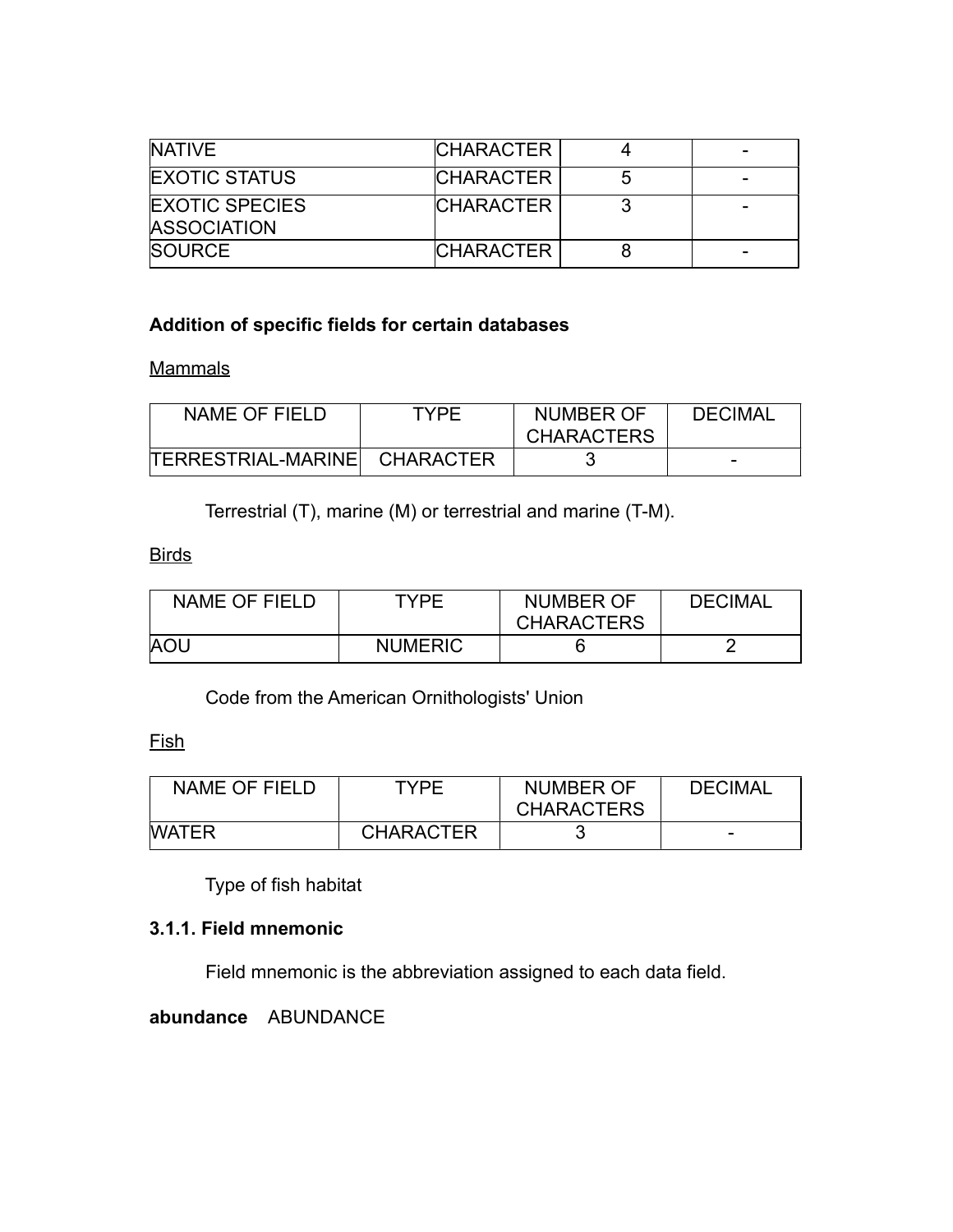| aou           | <b>AOU</b>                  |
|---------------|-----------------------------|
| c_name        | <b>ENGLISH NAME</b>         |
| class         | <b>CLASS</b>                |
| code          | <b>CODE</b>                 |
|               | cos_status  COSEWIC STATUS  |
| cosewic       | COSEWIC                     |
|               | exo_asso EXOTIC ASSOCIATION |
|               | exo_status EXOTIC STATUS    |
| family        | <b>FAMILY</b>               |
|               | french_n FRENCH NAME        |
| genus         | <b>GENUS</b>                |
| lat           | <b>LATITUDE</b>             |
| long          | <b>LONGITUDE</b>            |
| native        | <b>NATIVE</b>               |
| order         | <b>ORDER</b>                |
| parks         | <b>PARKS</b>                |
| region        | <b>REGION</b>               |
|               | reproduct REPRODUCTION      |
| sc name       | <b>SCIENTIFIC NAME</b>      |
| <b>source</b> | <b>SOURCE</b>               |
| ter mar       | <b>TERRESTRIAL-MARINE</b>   |
| water         | <b>WATER</b>                |

# **3.2. Definition of each field and the different codes used**

The following sections explain the specification used to define each data field in the database.

# **3.2.1. Parks/Region**

Each of the national parks is designated by a four-letter code to simplify consultation and reduce the possibility of typographical errors. A four-letter code was also developed for each region to facilitate the classification of parks by region. The codes are as follows: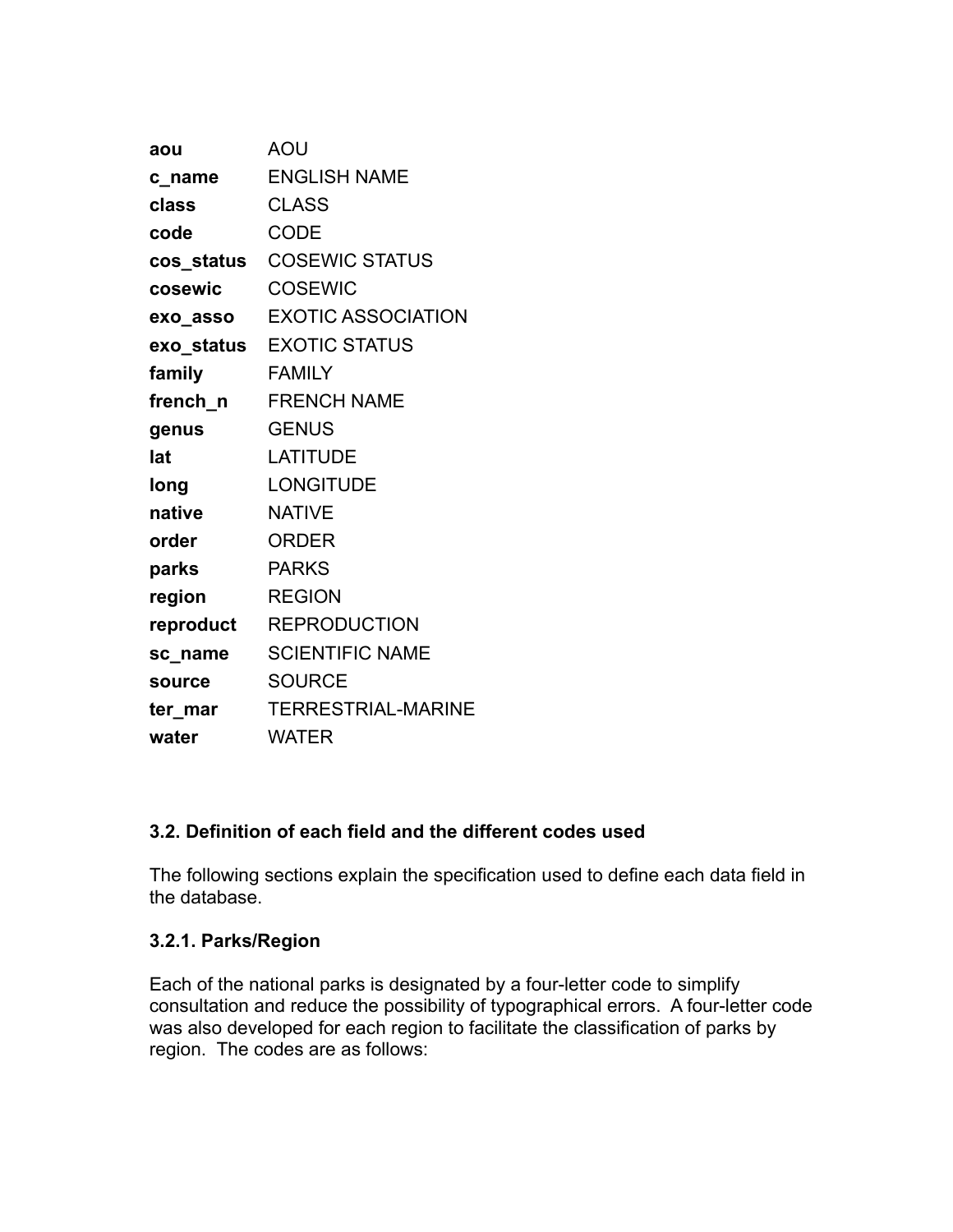# **ATLANTIC REGION (ATRO)**

| <b>CBHI</b> | Cape Breton Highlands National Park, (N.S.)        |
|-------------|----------------------------------------------------|
| <b>FUND</b> | <b>Fundy National Park, (N.B.)</b>                 |
| <b>GROS</b> | <b>Gros Morne National Park, (Nfld.)</b>           |
| <b>KEJI</b> | Kejimkujik National Park, (N.S.)                   |
| <b>KEJA</b> | Kejimkujik (Seaside Adjunct) National Park, (N.S.) |
| <b>KOUC</b> | Kouchibouguac National Park, (N.B.)                |
| <b>NOVA</b> | <b>Terra Nova National Park, (Nfld.)</b>           |
| <b>PEIS</b> | Prince Edward Island National Park, (P.E.I.)       |
|             |                                                    |

# **QUEBEC REGION (BRQC)**

| <b>FORI</b> | <b>Forillon National Park, (Que.)</b>            |
|-------------|--------------------------------------------------|
| <b>MING</b> | Mingan Archipelago National Park Reserve, (Que.) |
| <b>MAUR</b> | La Mauricie National Park, (Que.)                |
| <b>SAGU</b> | Saguenay-St. Lawrence Marine Park, (Que.)        |

### **ONTARIO REGION (ONRO)**

| <b>GBIS</b> | Georgian Bay Islands National Park, (Ont.)      |
|-------------|-------------------------------------------------|
| <b>SLIS</b> | St. Lawrence Islands National Park, (Ont.)      |
| <b>PELE</b> | Point Pelee National Park, (Ont.)               |
| <b>BRUC</b> | <b>Bruce Peninsula National Park, (Ont.)</b>    |
| <b>FIVE</b> | <b>Fathom Five National Marine Park, (Ont.)</b> |
| <b>PUKA</b> | Pukaskwa National Park, (Ont.)                  |
|             |                                                 |

#### **PRAIRIES AND NORTHERN REGION (PNRO)**

| <b>IVVA</b> | <b>Ivvavik National Park, (Y.T.)</b>             |
|-------------|--------------------------------------------------|
| <b>AULA</b> | <b>Aulavik National Park, (N.W.T.)</b>           |
| <b>AUYU</b> | Auyuittuq National Park Reserve, (N.W.T.)        |
| <b>ELLE</b> | Ellesmere Island National Park Reserve, (N.W.T.) |
| <b>RIDM</b> | <b>Riding Mountain National Park, (Man.)</b>     |
| <b>PALB</b> | <b>Prince Albert National Park, (Sask.)</b>      |
| <b>NAHA</b> | Nahanni National Park Reserve, (N.W.T.)          |
| <b>WOOD</b> | Wood Buffalo National Park, (N.W.T.)             |
| <b>GRAS</b> | <b>Grasslands National Park, (Sask.)</b>         |
| <b>KLUA</b> | Kluane National Park Reserve, (Y.T.)             |
| <b>VUNT</b> | <b>Vuntut National Park (Y.T.)</b>               |
|             |                                                  |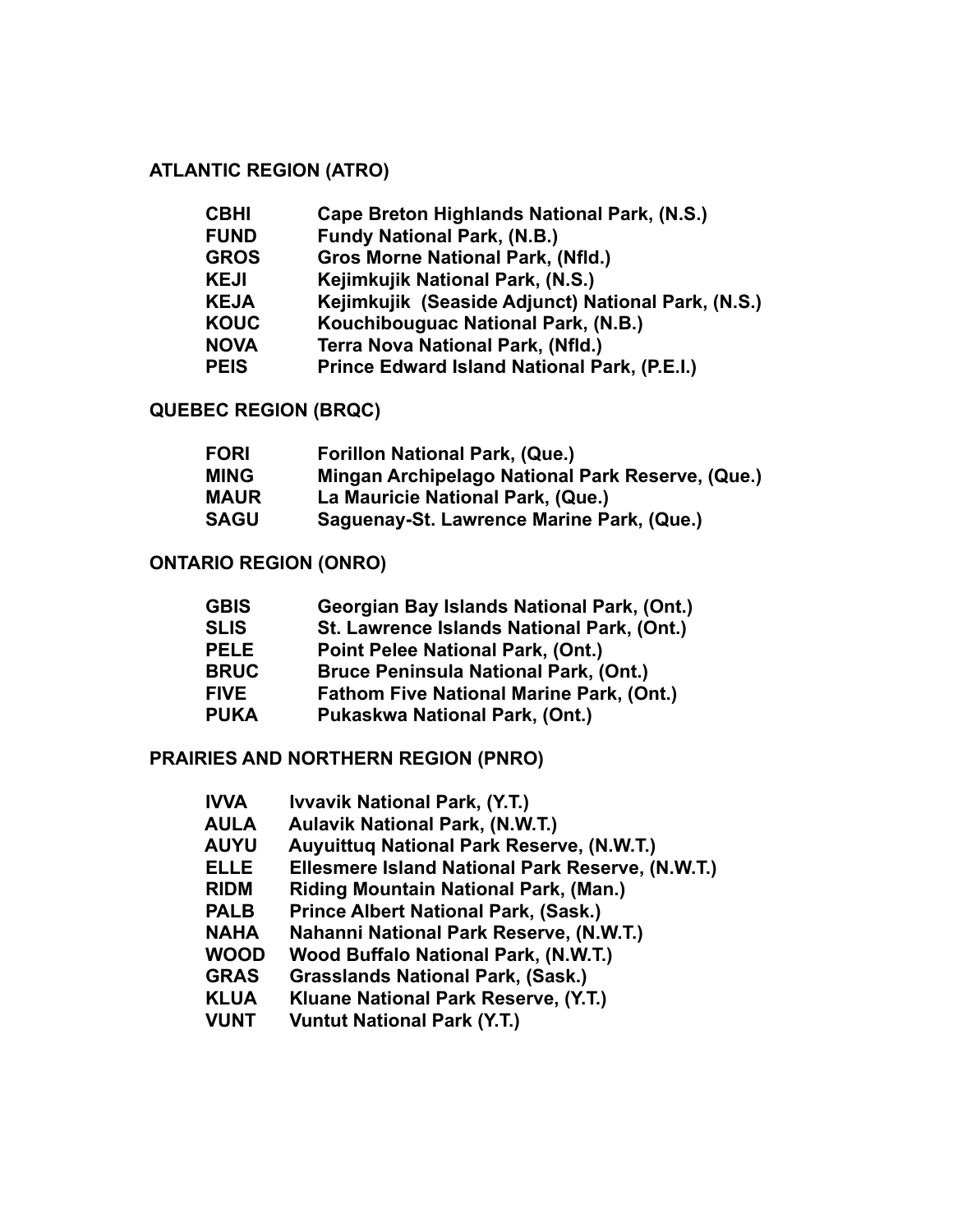### **ALBERTA REGION (ABRO)**

| <b>BANF</b> | <b>Banff National Park, (Alta.)</b>          |
|-------------|----------------------------------------------|
| <b>JASP</b> | <b>Jasper National Park, (Alta.)</b>         |
| <b>ELKI</b> | Elk Island National Park, (Alta.)            |
| <b>YOHO</b> | Yoho National Park, (B.C.)                   |
| <b>KOOT</b> | Kootenay National Park, (B.C.)               |
| <b>WATE</b> | <b>Waterton Lakes National Park, (Alta.)</b> |

# **PACIFIC AND YUKON REGION (PYRO)**

| <b>PRIM</b> | Pacific Rim National Park Reserve, (B.C.)         |
|-------------|---------------------------------------------------|
| <b>GWAA</b> | <b>Gwaii Haanas National Park Reserve, (B.C.)</b> |
| <b>REVE</b> | <b>Mount Revelstoke National Park, (B.C.)</b>     |
| <b>GLAC</b> | <b>Glacier National Park, (B.C.)</b>              |

#### **3.2.2. CODE**

This field contains a four-letter code for each species. The use of this code accelerates queries on the identification of species.

#### CODE source:

For the database on birds, the fourletter codes correspond to the codes used in the North American Bird Banding Manual.

#### **3.2.3. AOU**

The field "AOU" is used only in the birds database. It is a four-digit numerical code (including the decimal) used by the American Ornithologists' Union (Checklist of North American Birds, 6th Edition). The use of the code makes it possible to select species more quickly.

#### **3.2.4. Species names for the fields "ENGLISH NAME", "SCIENTIFIC NAME" and "FRENCH NAME".**

For purposes of consistency, we used the following reference works for identifying each of the species.

#### **Mammals:**

Banfield, A.W.F., 1977, The Mammals of Canada, Second edition, National Museum of Natural Sciences, University of Toronto Press, 438 pages.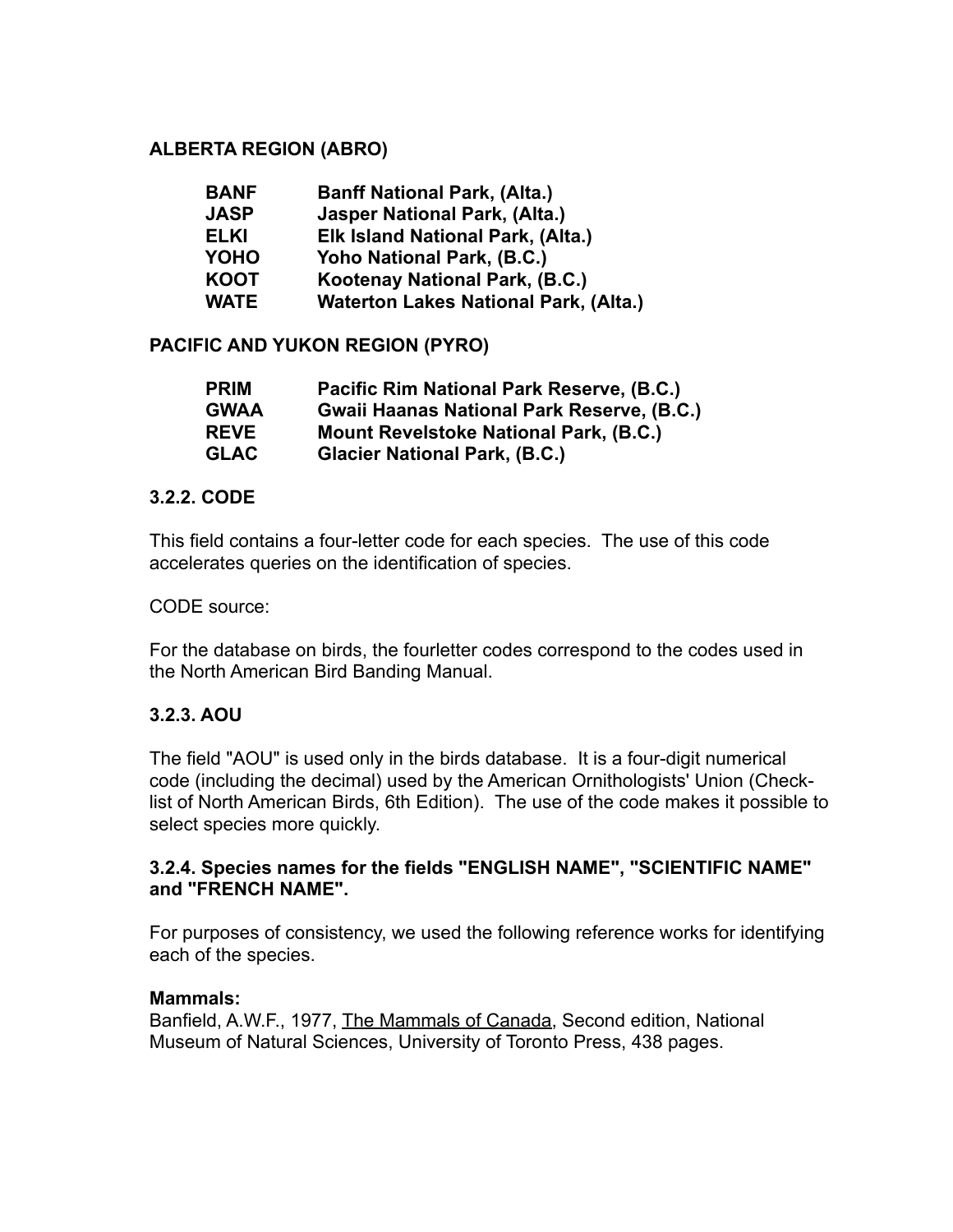#### **Birds:**

Godfrey, W. Earl, 1986, The Birds of Canada, Revised edition, National Museum of Natural Sciences, National Museums of Canada, Ottawa, 595 pages. **Amphibians and Reptiles:**

Cook, Francis R., 1984, Introduction to Canadian Amphibians and Reptiles, National Museum of Natural Sciences, National Museum of Canada, 200 pages.

#### **Fish:**

McAllister, Don E., 1990, A List of the Fishes of Canada, Syllogeus No. 64, National Museum of Natural Sciences, Ottawa, 310 pages.

#### **Plants:**

Brouillet, Luc, Frederic Coursol, Geoffrey Hall, Andree Blais and Stuart Hay, 1997 Computerization of the floristic inventories of the National Parks of Canada, Institut de recherche en biologie végétale, Herbier Marie-Victorin, Université de Montréal, Faculté des arts et sciences, Département de sciences biologiques.

It should be noted that the names of several species have been changed in recent years. The scientific name is the key to the identification of the species and subspecies. The use of vernacular names for identification purposes can pose problems because they can differ from one author to another. As a result, it is extremely important to adopt a standard for all species. It is sometimes difficult to distinguish between species and subspecies. If we do not know the exact name, the symbol (S) is placed after the name to indicate that it is a subspecies.

# **3.2.4.1. ENGLISH NAME**

This field contains the English vernacular name according to the authors listed above. The symbol (S) following a name indicates that it is a subspecies. See the scientific name for details.

# **3.2.4.2. SCIENTIFIC NAME**

The scientific name of the species is derived from the taxonomic classification of living organisms. It is a universal identification of the name of species and subspecies. The scientific name is composed of Latin words and words derived from Latin and Greek. The scientific name comprises two or three words (excluding the name of the author). The first word designates the genus. The second word designates the species and the third word designates the subspecies. The third or fourth word of the scientific name, depending on the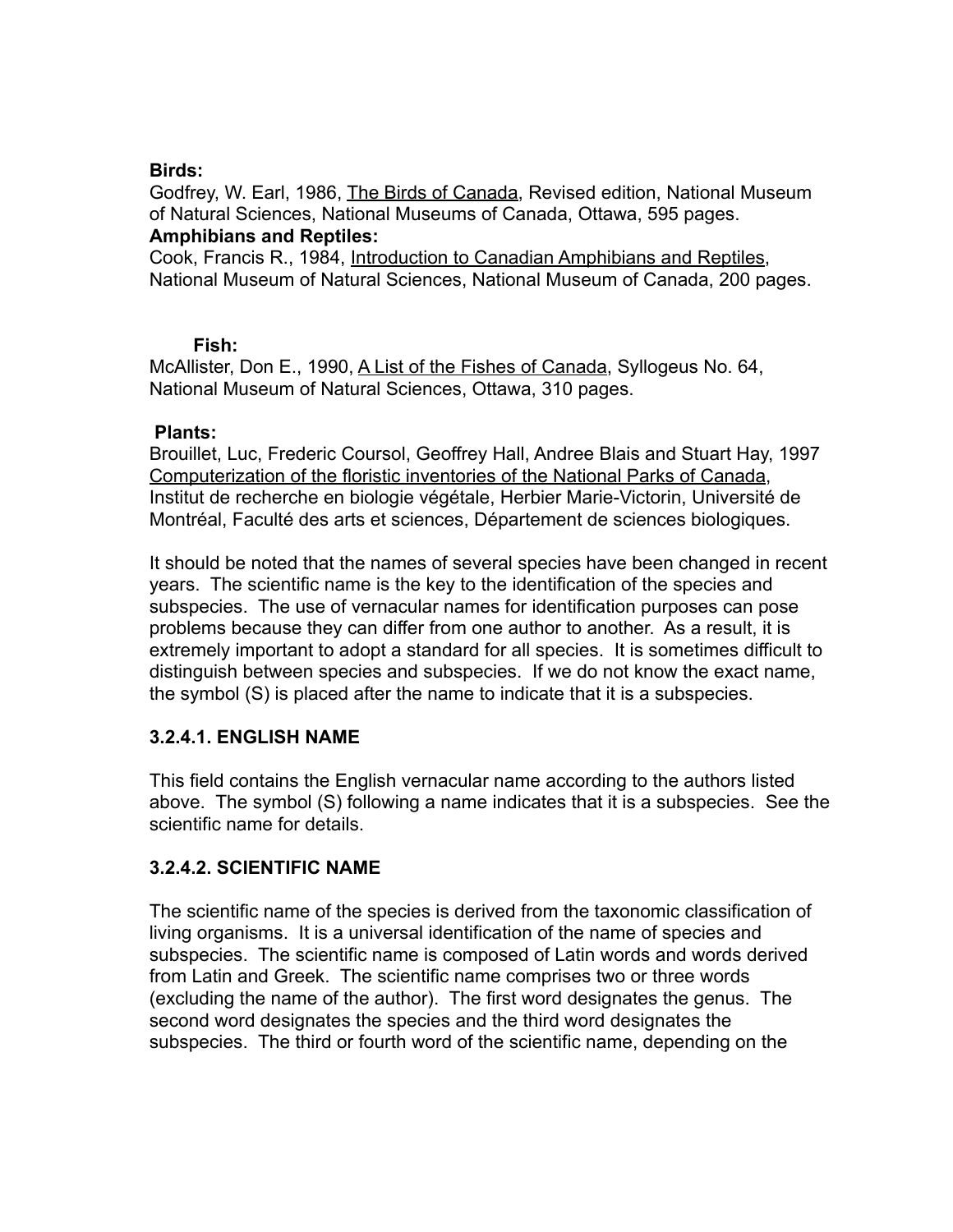species or subspecies, is the name of the author. The author is the person who described the species or subspecies. If the author's name is placed in parentheses, this designates a species or subspecies that has been transferred to another genus. In some cases, the name of the author who made the transfer is cited following the name in parentheses.

# **3.2.4.3. FRENCH NAME**

This field contains the French vernacular name according to the authors listed above. The symbol (S) following a name indicates that it is a subspecies. See the scientific name for details.

# **3.2.5. Taxonomic classification of species**

All living organisms are systematically classified in accordance with a universal hierarchical system. Taxonomy is the classification of living organisms according to their natural relationships based on the degree of similarity between the organisms.

The following is an example of the taxonomic classification of the Arctic wolf, *Canis lupus arctos* Pocock.

| <b>Taxon</b>           | <b>Relationship</b>                                                    |  |
|------------------------|------------------------------------------------------------------------|--|
| Kingdom - Animalia     | All animals                                                            |  |
| Phylum - Chordata      | Animals with notochords                                                |  |
| Subphylum - Vertebrata | Animals with skeletons of bone or<br>cartilage                         |  |
| Class - Mammalia       | All mammals                                                            |  |
| Order - Carnivora      | Carnivores                                                             |  |
| Family - Canidae       | Dogs, foxes, wolves, etc.                                              |  |
| Genus - Canis          | Dogs                                                                   |  |
| Species - <i>lupus</i> | <b>Wolves</b>                                                          |  |
| Subspecies - arctos    | Wolf found on the Queen Elizabeth<br>Islands of the Arctic Archipelago |  |

For the Ecological Database, three categories were used; including the Order, the Family and the Genus.

# **3.2.5.1. ORDER**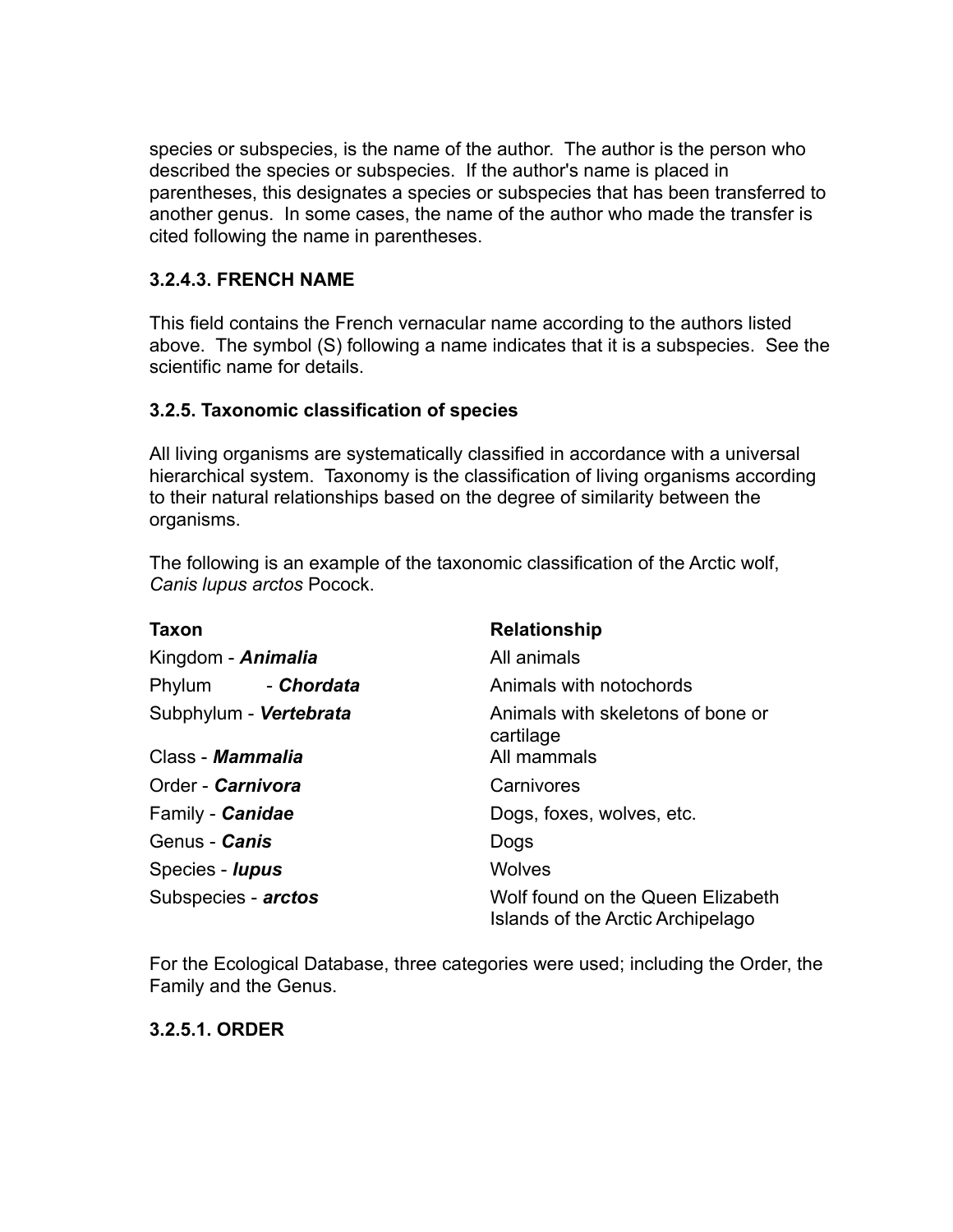Designates the taxonomic order of the species according to the system of classification used by the authors listed above. *Canis lupus arctos* Pocock is a member of the order **Carnivora**.

# **3.2.5.2. FAMILY**

Designates the taxonomic family of the species in accordance with the system of classification used by the authors listed above. The family name is indicated in Latin to avoid French and English translations. *Canis lupus arctos* Pocock is a member of the family **Canidae**.

# **3.2.5.3. GENUS**

Taxonomic designation of the genus of the species in accordance with the classification used by the authors listed above. *Canis lupus arctos* Pocock is a member of the genus **Canis**.

# **3.2.6. COSEWIC**

This field is defined on the basis of the Canadian classification of species at risk in Canada. COSEWIC is the acronym for the Committee on the Status of Endangered Wildlife in Canada. COSEWIC determines the national status of wild species, subspecies and separate populations in Canada. This field must be adjusted regularly on the basis of the results of the latest studies.

- **Code Categories**
- **X Extinct**
- **XT Extirpated**
- **E Endangered**
- **T Threatened**
- **V Vulnerable**
- **NAR Not at Risk**
- **I Indeterminate**

 **Extinct:** Any animal or plant species formerly indigenous to Canada that no longer exists anywhere.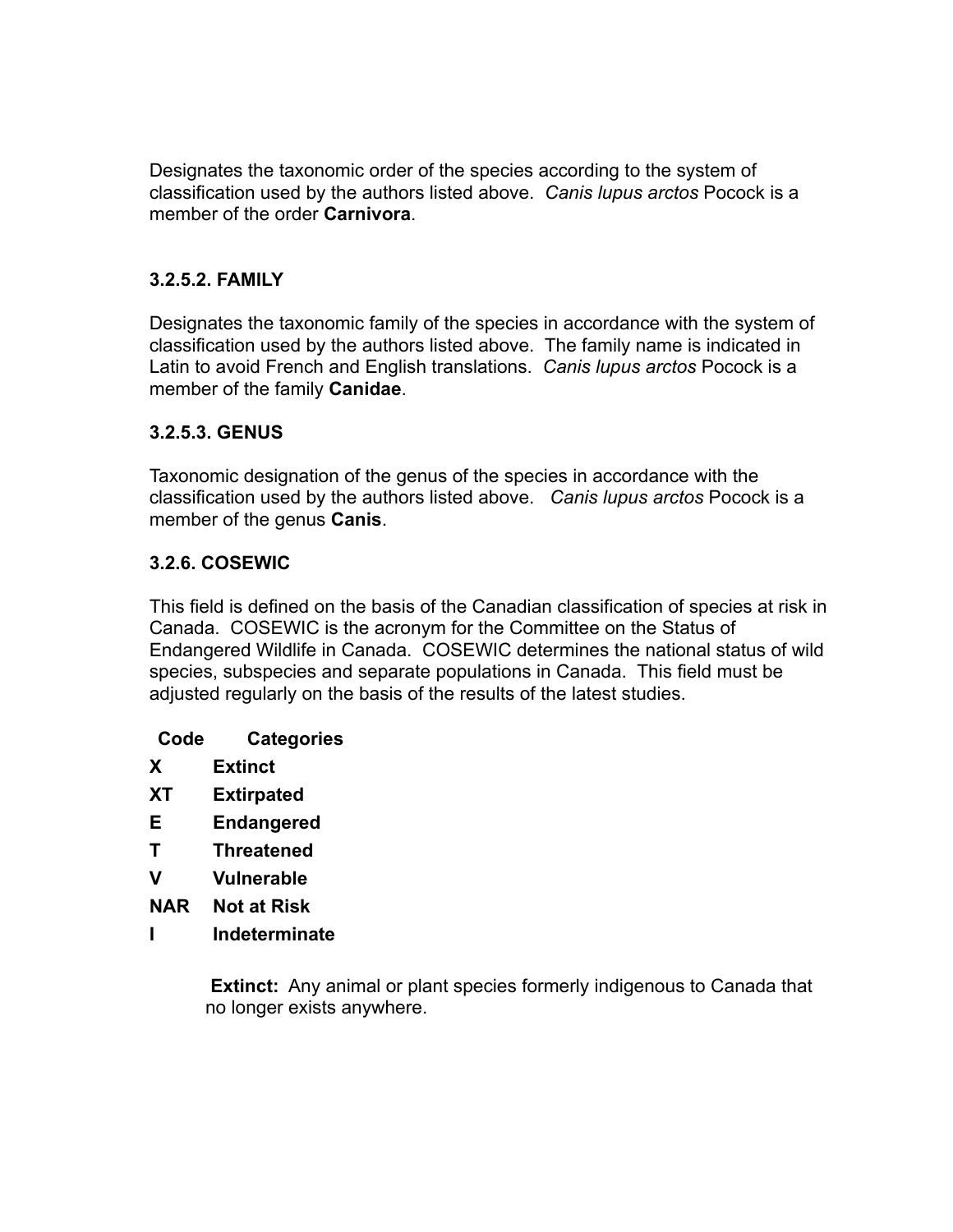- **Extirpated:** Any indigenous animal or plant species no longer existing in the wild in Canada but occurring elsewhere.
- **Endangered:** Any indigenous animal or plant species threatened with imminent extinction or extirpation throughout all or a significant portion of its Canadian range.
	- **Threatened:** Any indigenous animal or plant species likely to become endangered in Canada if the factors affecting its vulnerability are not eliminated.
	- **Vulnerable:** Any indigenous animal or plant species particularly at risk because of low or declining numbers, small range or for some other reason.

**Not at Risk:** A species that has been evaluated and found to be not at risk.

**Indeterminate:** A species for which there is insufficient scientific information to support status designation.

# **3.2.6.1. Categories of candidates on CANDLST (Plants Species only)**

These code are categories of candidates used for vascular plants species under investigation for status report preparation. Five categories of rare plants are recognized.

#### **Code Categories**

- **1 Rare Canadian endemics**
- **2 Rare Canadian peripheral species that are Endangered, Threatened or Vulnerable through their total range**
- **3 Rare Canadian peripheral species that are Endangered, Threatened or vulnerable in 2 or more American border states**
- **4 Rare Canadian peripheral species that are Endangered, Threatened or Vulnerable in one American border state**
- **5 Rare Canadian peripheral species that occur at few localities, but for which no official status is known from American border states**

# **3.2.7. COSEWIC STATUS**

This field indicates the distribution of the species at risk in the park.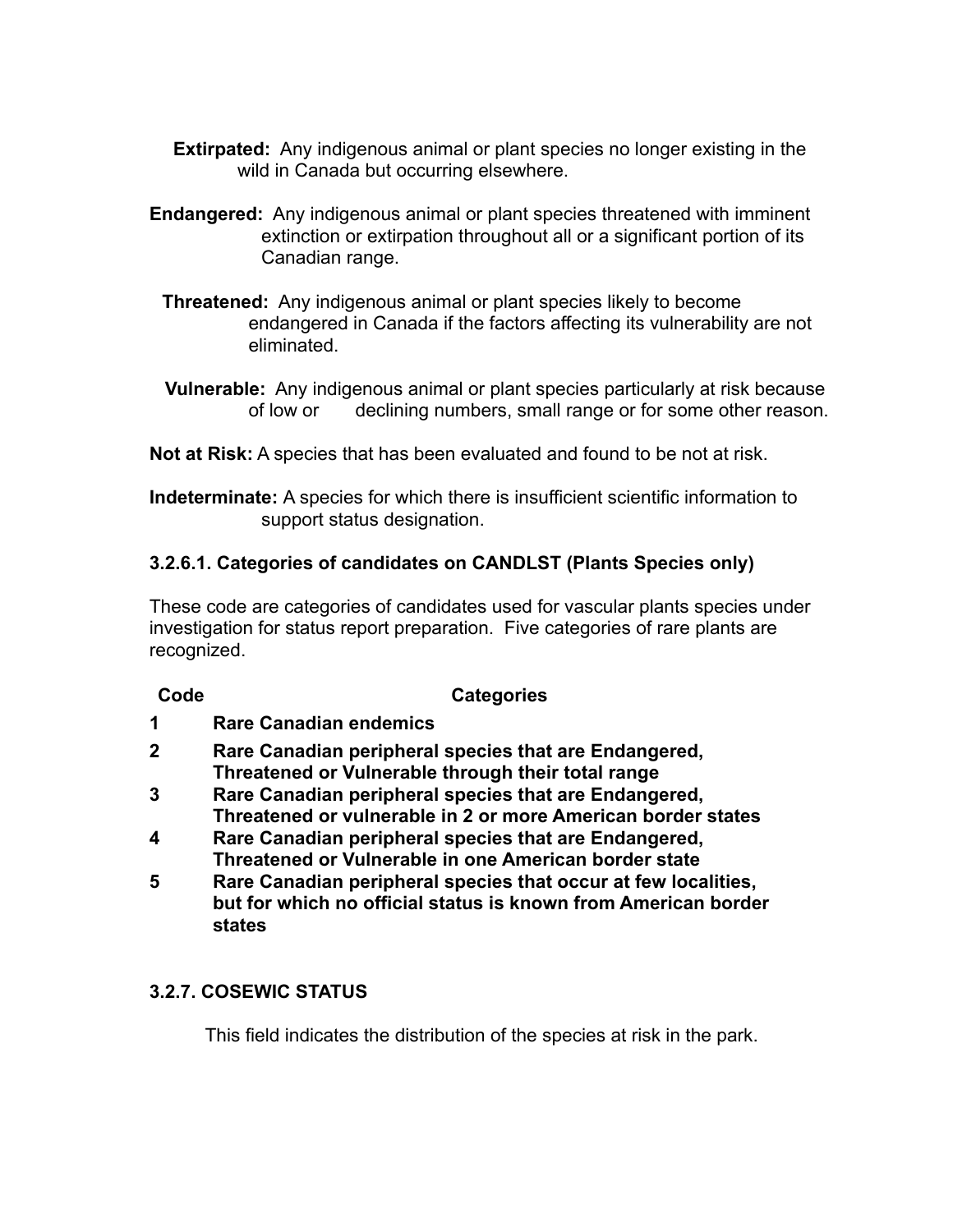**Code Categories**

- **C-W Common and widespread**
- **C-L Common and limited spatial distribution**
- **U-R-W Uncommon or rare but widespread**
- **U-R-L Uncommon or rare and limited spatial distribution**
- **Common and widespread:** Indicates species that are common and widespread in the park. These species are generally easily and regularly observed and they are present in larger numbers throughout the park.
- **Common and limited spatial distribution:** Indicates species that are common but limited in some area in the park. These species are generally easily and regularly observed in their limited habitat and they are present in larger numbers.
- **Uncommon or rare but widespread:** Indicates species that are uncommon or rare but widespread in the park. The presence of such species is characterized by infrequent observations, small population densities and located in fragmented area of habitat in the park.
- **Uncommon or rare and limited spatial distribution:** Indicates species that are uncommon or rare and present in limited areas in the park. It includes species that are observed in their limited habitat and infrequently observed

# **3.2.8. REPRODUCTION**

This field indicates whether or not the species breeds in the park.

| Code | <b>Categories</b> |
|------|-------------------|
|------|-------------------|

- **B Breeding**
- **N Non-Breeding**
- **? Indeterminate**

**Breeding:** Indicates species that breed in the park.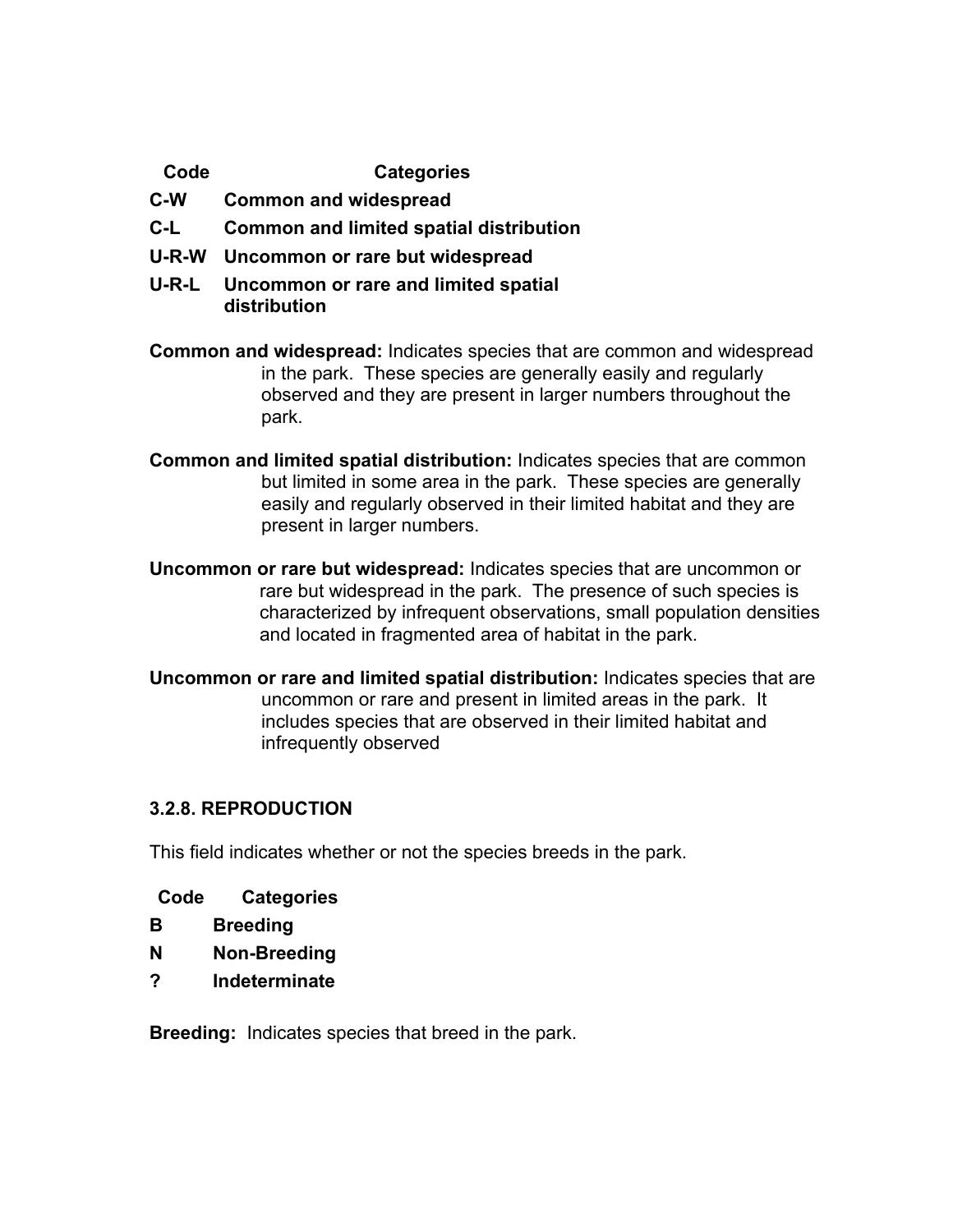**Non-Breeding:** Indicates "transient" birds only.

**Indeterminate:** The breeding status for the species is not available (research in progress).

# **3.2.9. ABUNDANCE**

The concept of species abundance enables a quantitative assessment of the state of the population in a given area. In this database, the abundance is determined only for the territory occupied by the park. The concept of abundance does not provide regional, provincial or national data. The national status of species is indicated only for Canadian species at risk (see the field COSEWIC).

| Code | <b>Categories</b> |
|------|-------------------|
| C    | <b>Common</b>     |
| U    | <b>Uncommon</b>   |
|      |                   |

- **R Rare**
- **E Exceptional**
- **EXTIR Extirpated**
- **? Indeterminate**
	- **Common:** Indicates species that are abundant or common in the park. These species are generally easily and regularly observed in their preferred habitat and they are present in larger numbers than other species of the same genus. Populations are large and the habitat required for the survival of the species is found over large areas of the park territory.
	- **Uncommon:** Indicates species that are not common in the park. The presence of such species is characterized by infrequent to frequent observations, average population densities and average area of habitat in the park. It should be noted that these species are not rare in the park.
- **Rare:** Indicates species that are present in small numbers in the park and which are the focus of special attention due to their fragility. It includes species that are not present in large numbers in the park and rarely observed in their preferred habitat. In most cases, it is a question of the presence of a species in a habitat that is unusual for the region under study.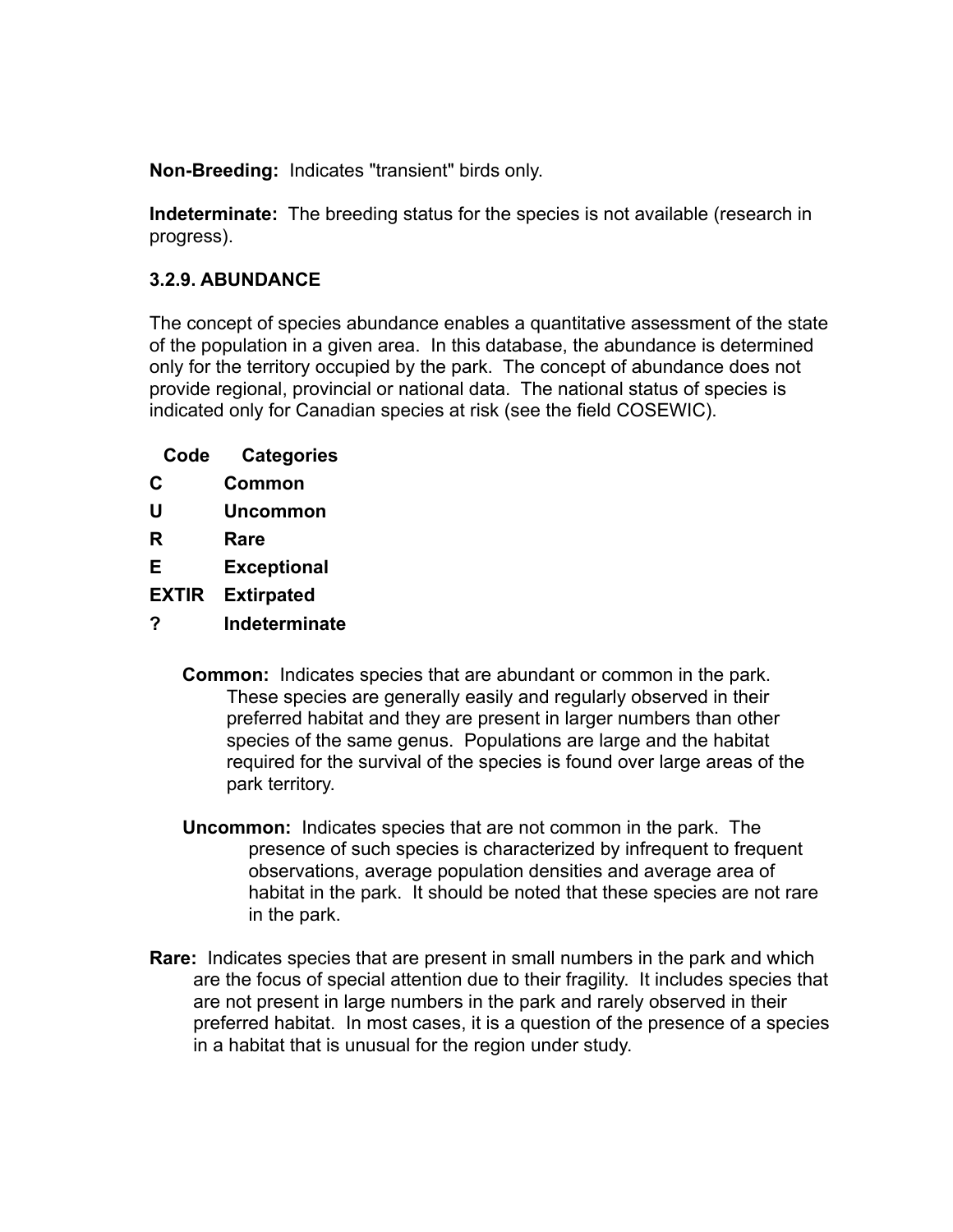- **Exceptional:** Indicates species that are exceptional in the park. This category includes species that have wandered from their home range and/or occasional species, unlikely to be observed outside their usual habitat. In general, observations of these species are exceptional since in most cases the species are outside their usual range.
	- **Extirpated:** Indicates species that no longer occur in the park. This category includes species that were once present in the park, but that are no longer observed there today (habitat loss, contamination of the population, etc.) In this field, extirpated does not necessarily have the same meaning as when used by COSEWIC. It refers only to the park and its region and is designed to identify species that occurred in the park at one time but that have moved to other habitats and/or were exterminated.

**Indeterminate:** The question mark indicates that data on species abundance is unavailable.

#### **3.2.10. NATIVE**

This field indicates whether the species is indigenous to the region of the park. It distinguishes between: native species; species that are native to and peculiar to the park; introduced species; and species that have been reintroduced for the purpose of restocking the population in the park. This field applies to the status of the species at the regional level and is restricted to the park, since a species may be native to Canada but introduced to a given region.

| Code        | <b>Categories</b>                |
|-------------|----------------------------------|
| EN          | <b>Endemic</b>                   |
| N           | Native                           |
| <b>NAIN</b> | <b>North American introduced</b> |
| <b>NOAM</b> | North American incidental        |
| <b>EXOT</b> | <b>Exotic</b>                    |
| R-I         | Reintroduced                     |
| ?           | Indeterminate                    |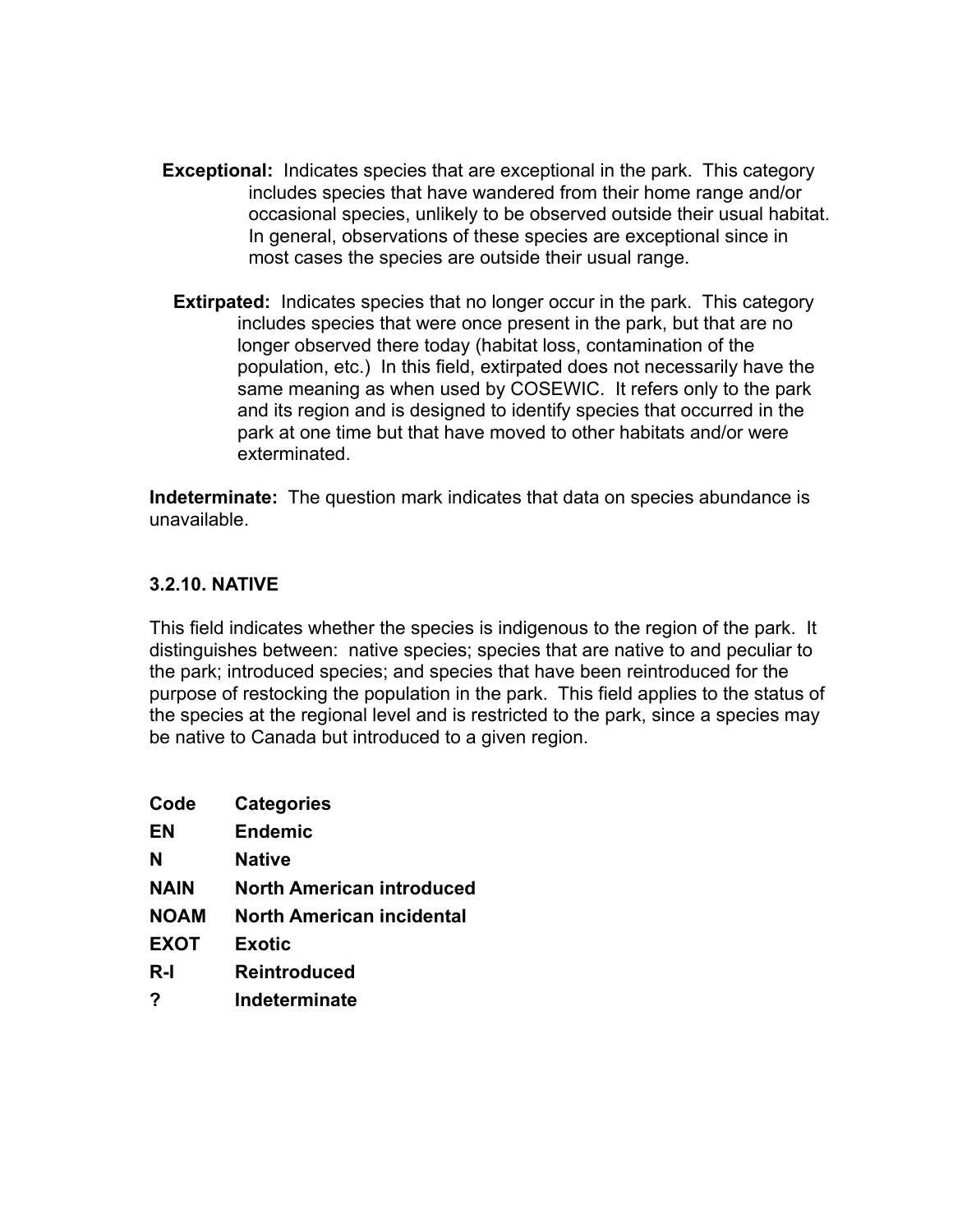**Endemic:** restricted to a specific region. **Native:** originating in a given region, habitat.

**North American introduced:** a Canadian species deliberately introduced to a park, (region).

**North American incidental:** having reached a park (region) independently.

**Exotic:** introduced species.

**Reintroduced:** reintroduced species.

**Indeterminate:** Status to be determined.

#### **3.2.11. Exotic Status**

This field is used as an indicator of the indicator monitoring recording the distribution of exotic species that may threat the ecosystem integrity. Three categories of invasive exotic species are identified for the purposes of this database: those that are native to North America but that have extended their ranges due to human activities, those that are North American native species that were deliberately introduced, and those that originate from other parts of the world.These species may have dramatics implications of the ecosystem integrity. Non-native species may pose problems in natural habitat because such organisms disturbed or even replace native species.

- **Code Categories**
- **C-W Common and widespread**
- **C-L Common and limited spatial distribution**
- **U-R-W Uncommon or rare but widespread**
- **U-R-L Uncommon or rare and limited spatial distribution**
- **Common and widespread:** Indicates species that are common and widespread in the park. These species are generally easily and regularly observed and they are present in larger numbers throughout the park.

**Common and limited spatial distribution:** Indicates species that are common but limited in some area in the park. These species are generally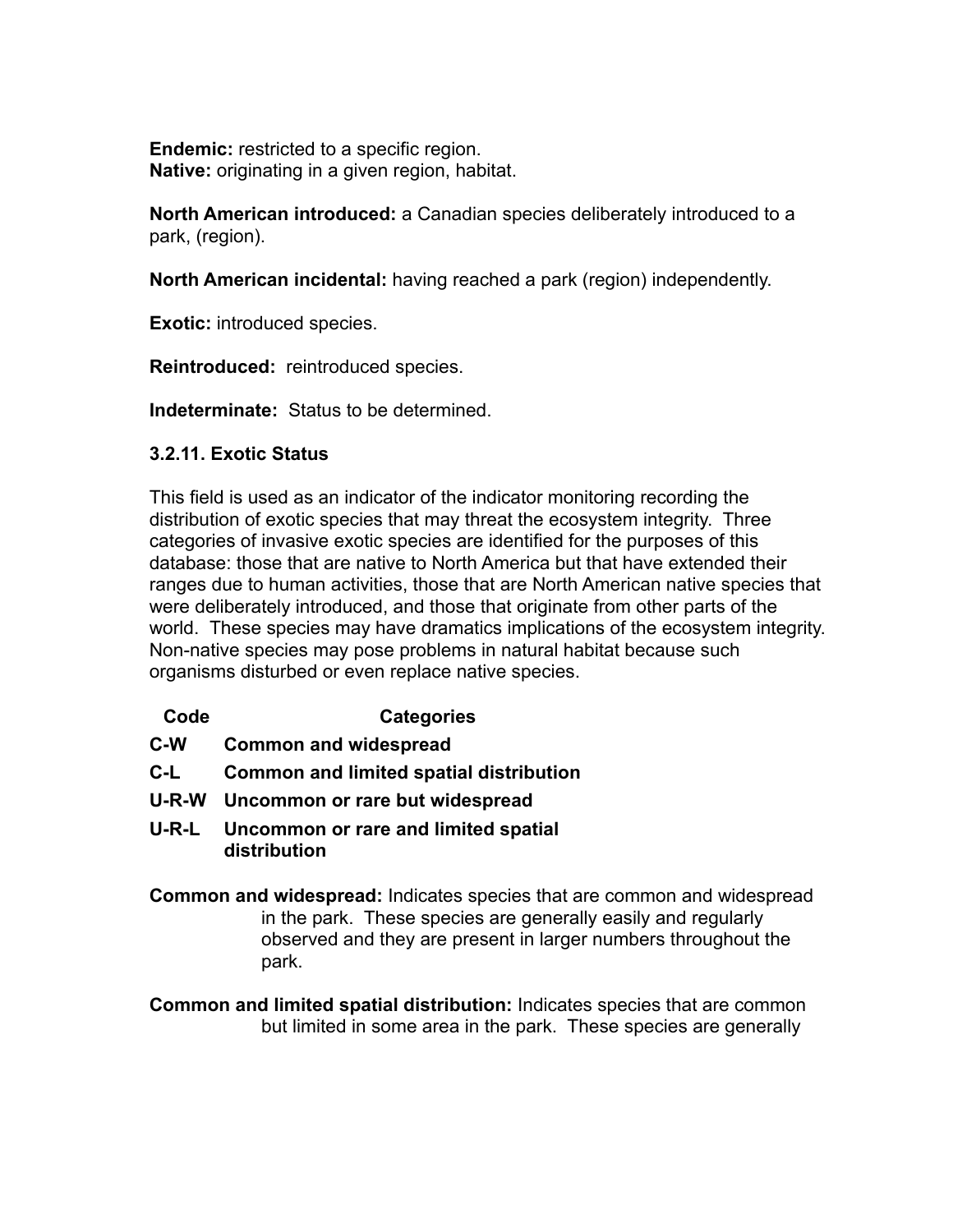easily and regularly observed in their limited habitat and they are present in larger numbers.

- **Uncommon or rare but widespread:** Indicates species that are uncommon or rare but widespread in the park. The presence of such species is characterized by infrequent observations, small population densities and located in fragmented area of habitat in the park.
- **Uncommon or rare and limited spatial distribution:** Indicates species that are uncommon or rare and present in limited areas in the park. It includes species that are observed in their limited habitat and infrequently observed.

# **3.2.12. Exotic Species Association**

Many exotic species in Canada's national parks, particularly exotic plants, can reproduce and survive only in disturbed sites such as highway right of ways, lawns, townsites, campground, gravel pits, and other disturbed areas created or maintained by humans. These species may not represent a major threat for parks ecosystem conservation. However, some other species may spread in many ecosystem threatening the ecological integrity of natural ecosystems of the parks. This field contain the estimate species distribution used as an indicator of the potential impact of some exotic species.

# **Code Categories**

- **D Just associated with humans disturbed areas**
- **D-N Associated with disturbed and natural areas**

 **Just associated with humans disturbed areas:** their presence is recorded in recovering ecosystems and/or in human dominated areas such as townsites, campground, disturbed roadsides etc.

**Associated with disturbed and natural areas:** presence in natural habitat, recovering ecosystems and in human dominated areas.

# **3.2.13. TERRESTRIAL-MARINE**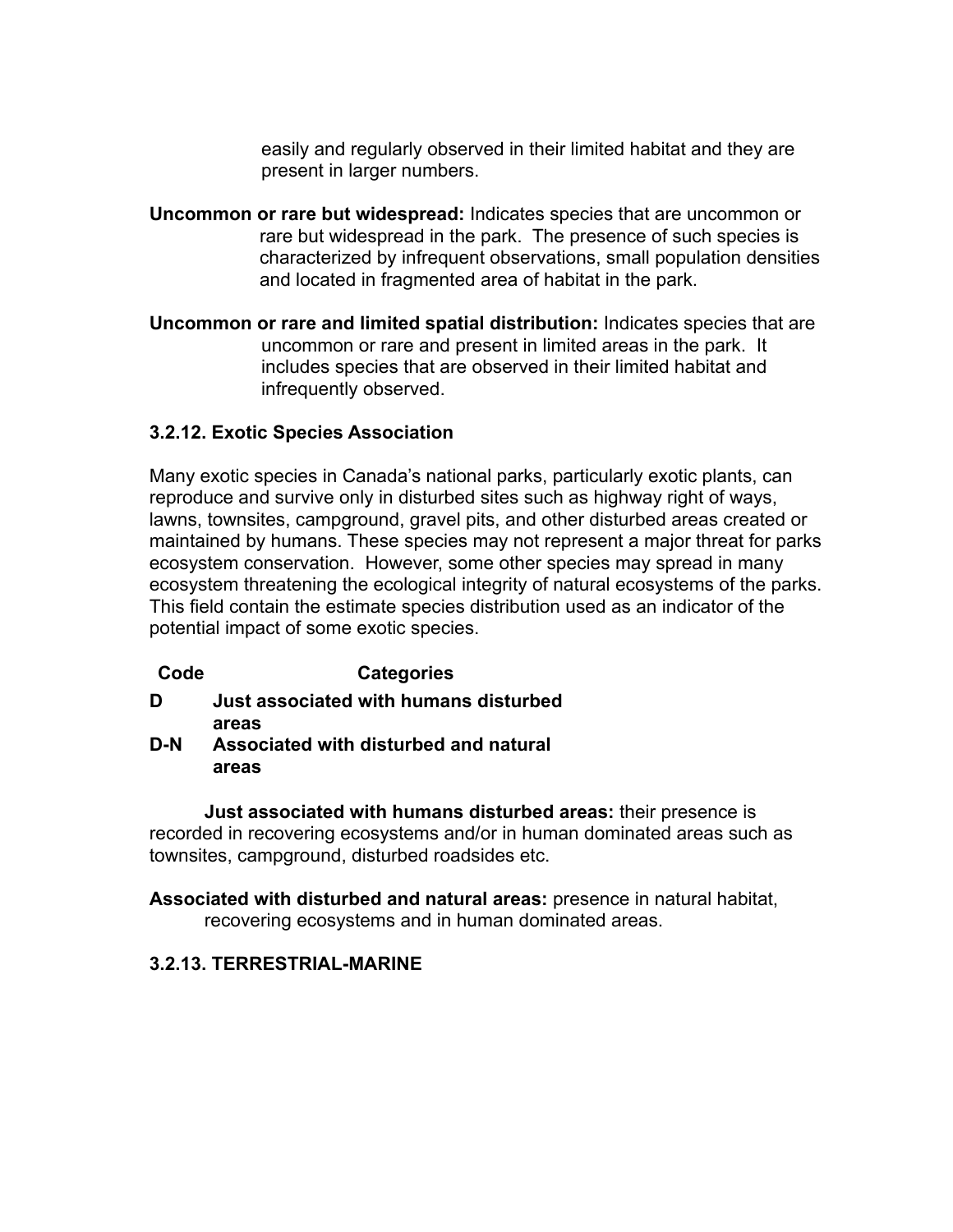This field indicates whether a species is terrestrial, marine or both. This field is used only for the mammals. It enables the user to quickly distinguish between the various types of mammals for the purpose of classification.

| Code | <b>Categories</b> |
|------|-------------------|
|      |                   |

| <b>Terrestrial</b> |
|--------------------|
|                    |

- **M Marine**
- **T-M Terrestrial and marine**

**Terrestrial:** species that live on land environment.

**Marine:** species that live in the water environment.

 **Terrestrial and marine:** species that live in both environment (land and water) such as the polar bear.

# **3.2.14. WATER**

This field appears for the fish only. It is used to distinguish between the various habitats of a species. It is important to bear in mind that the data on fish habitat are specific to a given park. A species may be anadromous in Canada but may occur only in freshwater in the park.

| Code | <b>Categories</b>                   |
|------|-------------------------------------|
| м    | Marine                              |
| F    | Freshwater                          |
| A    | Anadromous                          |
| AF   | <b>Anadromous and</b><br>freshwater |
| C    | <b>Catadromous</b>                  |
| Е    | <b>Euryhaline</b>                   |
| FS   | <b>Freshwater and marine</b>        |

**Marine:** species that live in the sea, in salt water.

**Freshwater:** species that live exclusively in fresh water.

**Anadromous:** said of fish that ascend rivers from the sea for breeding.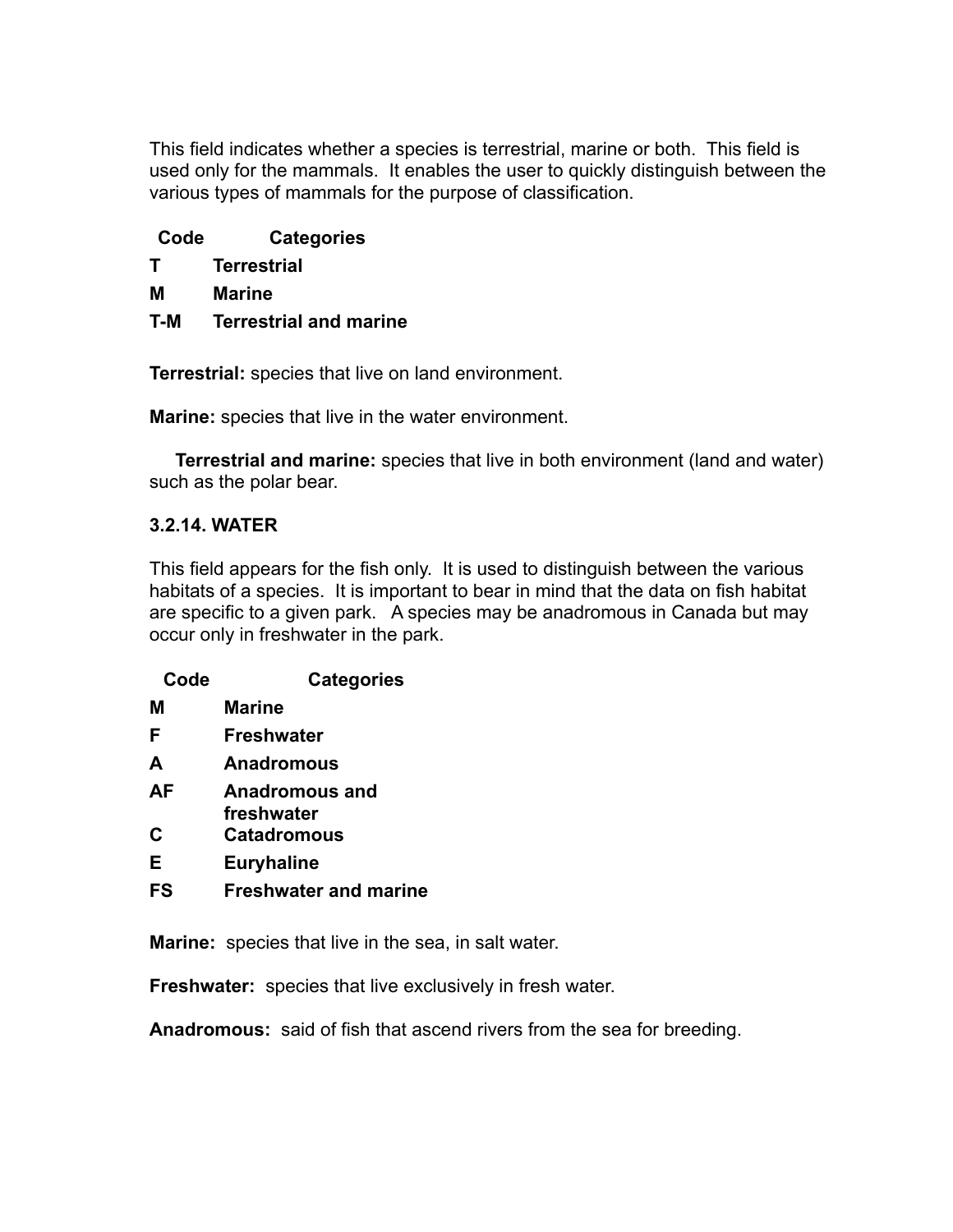**Catadromous:** said of fish that live in fresh or briny water and go to the sea to spawn.

**Euryhaline:** an aquatic species that tolerates a wide range of salinity.

**Freshwater and marine:** species that live in both fresh water and salt water.

**Anadromous and freshwater:** said of fish that ascend rivers from the sea for breeding and that can also live exclusively in fresh water.

#### **3.2.15. SOURCE**

This field specify author or primary reference work providing the information of the species record in parks.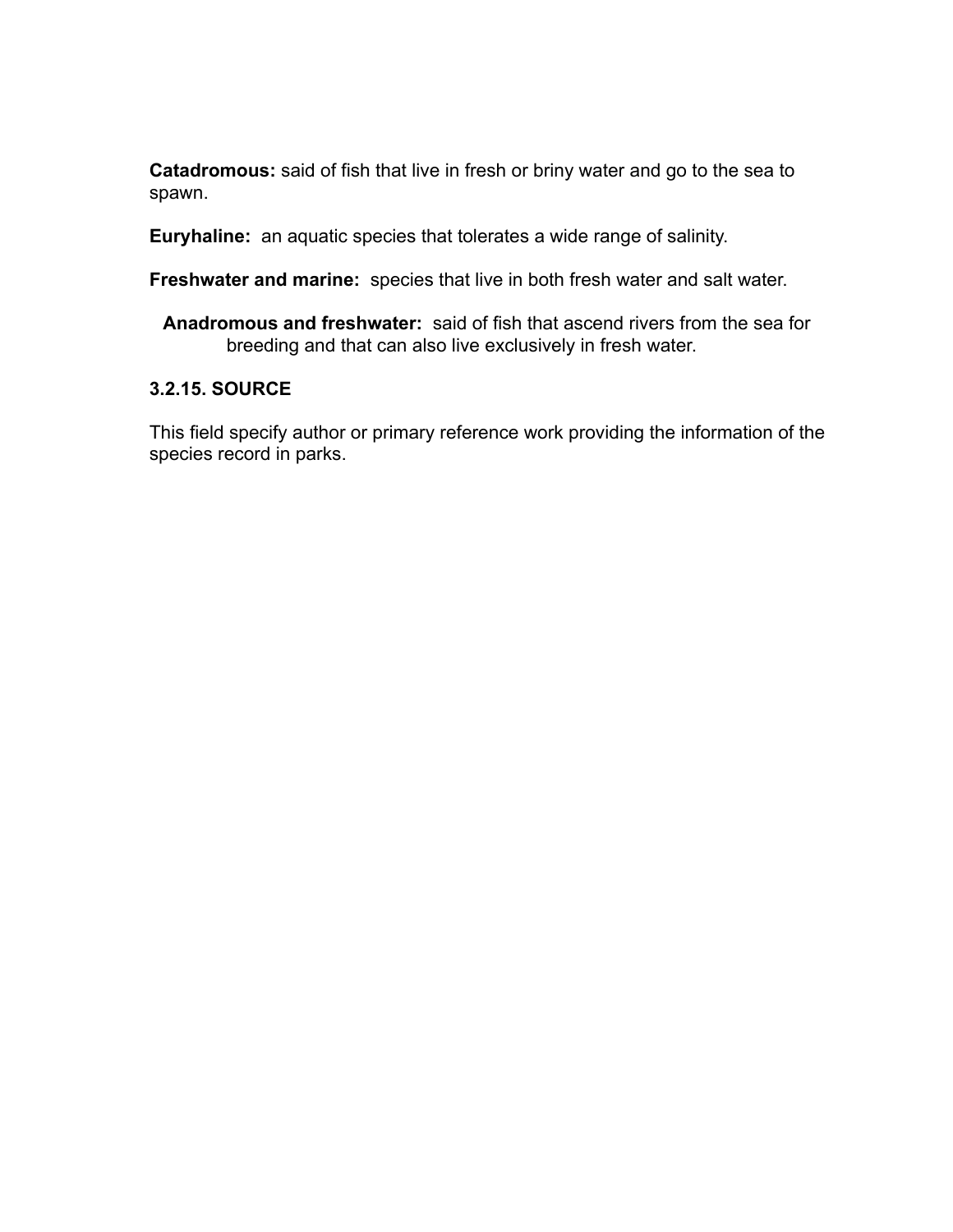#### **References**

American Ornithologists Union, 1983, Checklist of North American Birds. 6th Edition.

Auyuittuq National Park Reserve resource description and analysis, Canadian Parks Service, Prairie and Northern Region, Natural Resource Conservation Section, 1989, 484 pages.

Banfield, A.W.F., 1974, The Mammals of Canada, National Museum of Natural Sciences, University of Toronto Press, 438 pages.

Banfield, A.W.F., 1977, Les mammifères du Canada, Deuxième édition, Musée national des sciences naturelles d'Ottawa, Les Presses de l'Université Laval, 406 pages.

Barnes, Suzanne, Corbett, Gary, 1993, Atlantic Region National Parks, Fauna Lists, Canadian Parks Service, Atlantic Regional Office, 74 pages.

Beach, Harry (et al.), 1988, The resources of Kouchibouguak National Park: resource description and anlysis, Canadian Parks Service, Kouchibouguac National Park, Natural Resource Conservation Section, 435 pages.

Bertrand, Pierre (et al.), 1992, Synthèse et analyse des connaissances relatives aux ressources naturelles du Saguenay et de l'estuaire du Saint-Laurent - Parc marin du Saguenay- (version finale), Argus groupe-conseil inc.

Blyth, Charles B., 1983, Yoho National Park, resource description and analysis, Parks Canada, Yoho National Park, Resource Conservation, vol.1.

Bouchard, Sylvie et Hélène Gélinas-Surprenant, 1997, Terminologie en usage à Parcs Canada, Bulletin de terminologie 236, Ministre des Travaux publics et Services gouvernementaux Canada 1997, 457p.

Bouchard, Sylvie et Hélène Gélinas-Surprenant, 1997, Terminology Used by Parcs Canada, Terminology Bulletin 236, Minister of Public Works and Government Services Canada 1997, 457 p.

Bradstreet, M.S.W., McCracken, J.D., 1978, Avifaunal Survey of St-Lawrence Islands National Park, LGL Limited, Environmental Research Associates, 343 pages.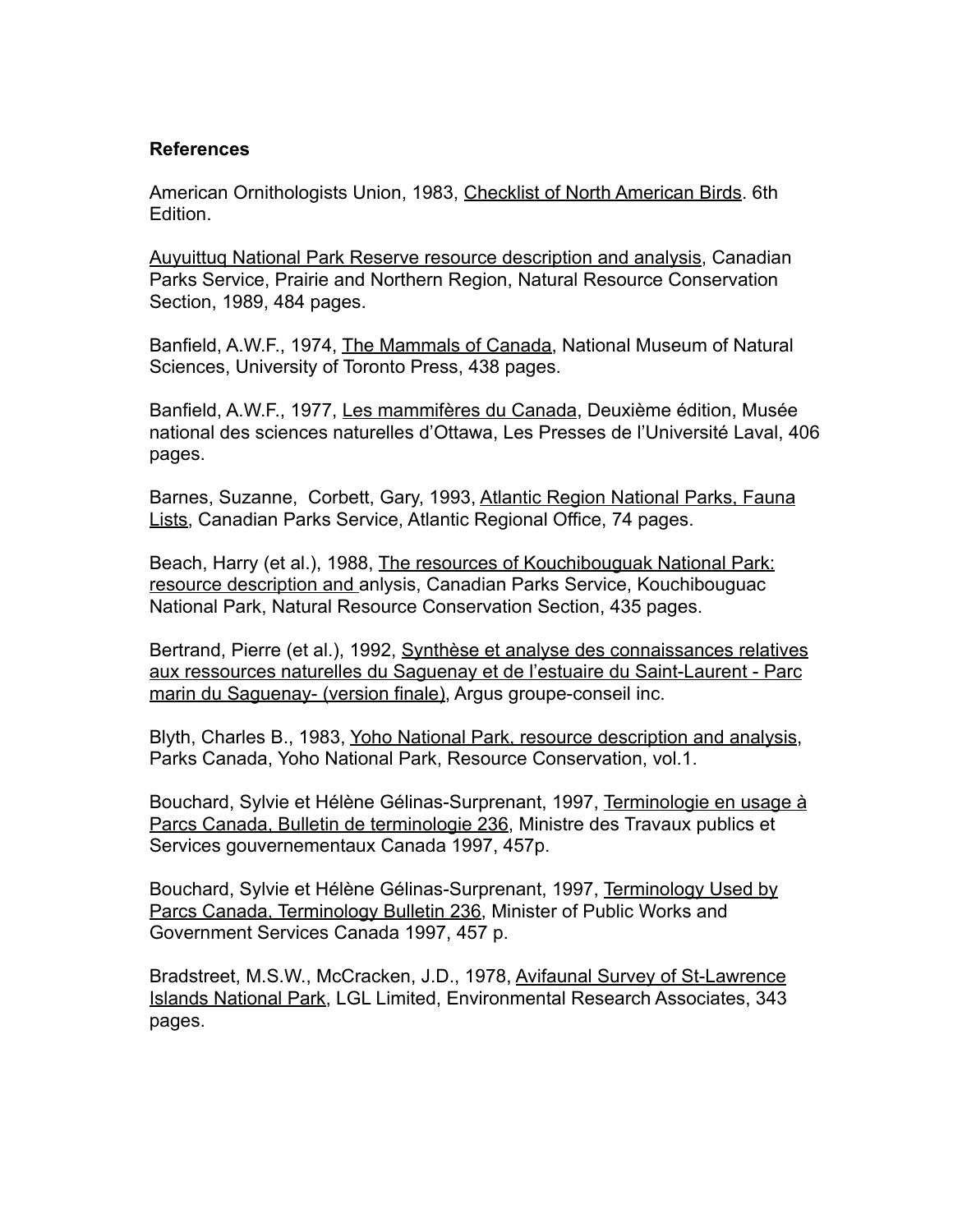Brouillet, Luc, Frederic Coursol, Geoffrey Hall, Andree Blais and Stuart Hay, 1997 Computerization of the floristic inventories of the National Parks of Canada, Institut de recherche en biologie végétale, Herbier Marie-Victorin, Université de

 Montréal, Faculté des arts et sciences, Département de sciences biologiques.

Caines, Paul; Deichman, K. Henrik, 1990, Resource description and analysis, Gros Morne National Park, Newfoundland, Canadian Parks Service, Gros Morne National Park, Natural Resources Conservation Section, 510 pages.

Cook, Francis R., 1984, Introduction aux amphibiens et aux reptiles du Canada, Musée national des sciences naturelles d'Ottawa, Les musées nationaux du Canada, 200 p.

COSEWIC, 1994 Canadian Species at Risk, April 1994, Committee on the Status of Endangered Wildlife in Canada, 12 pages.

COSEWIC, 1996, Canadian Species at Risk, April 1996, Committee on the Status of Endangered Wildlife in Canada, 18 pages.

CSEMDC, 1994, Espèces canadiennes en périls, Comité sur le statut des espèces menacées de disparition au Canada, 13 pages.

CSEMDC, 1996, Espèces canadiennes en périls, Avril 1996, Comité sur le statut des espèces menacées de disparition au Canada, 18 pages.

Deichmann, K. Henrik; Bradshaw, D.B., 1984, Terra Nova National Park resource description and evaluation, Parks Canada, Terra Nova National Park, 412 pages.

Drysdale, Clifford D., 1986, Kejimkujik National Park, resource description and analysis, Parks Canada, Kejimkijik National Park, Natural Resource Conservation Section, 546 pages.

Dufresne, Alain (et al.), 1981, Parc national de la Mauricie: synthèse et analyse des ressources naturelles, Parks Canada, Région du Québec, Service de la conservation des ressources naturelles, vol.2.

Dufresne, Alain (et al.), 1984, Synthèse et analyse des connaissances relatives aux ressources de l'Archipel de Mingan, Parcs Canada, Région du Québec, Service de la conservation des resources naturelles; Roche Associés Ltée.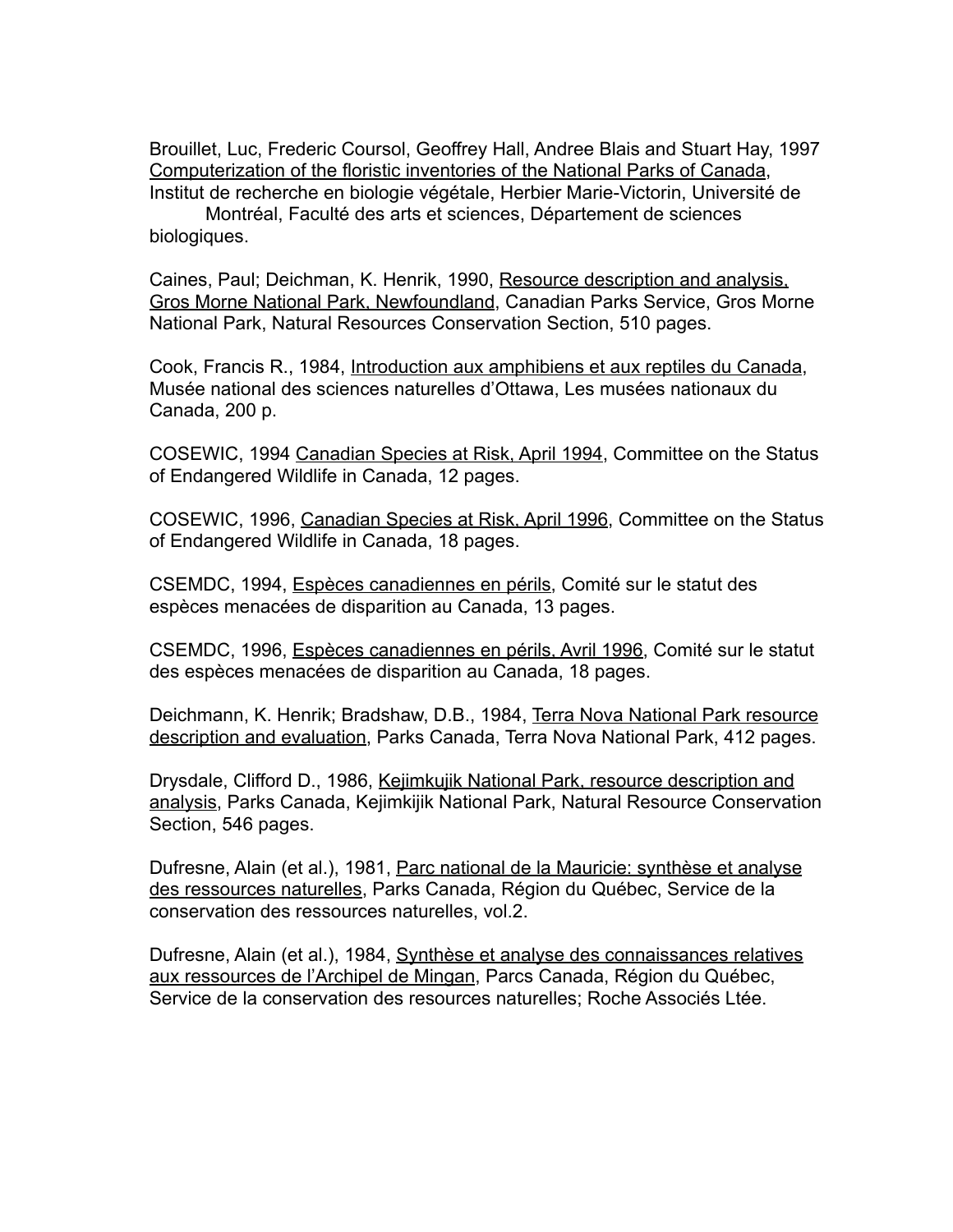Ellesmere Island National Park Reserve resource description and analysis, Parks Canada, Prairie and Northern Region, Natural Resource Conservation Section, 1994, vol.2.

Farrier, Ray; Drysdale, Clifford D.; Kenney, Greg, 1991, Kejimkujik National Park seaside

adjunct resources description and analysis, Canadian Parks Service, Kejimkujik National Park, Natural Conservation Section, 203 pages.

Gauthier, Jean et Yves Aubry, 1995, Les oiseaux nicheurs du Québec, Service canadien de la faune, Environnement Canada, Région du Québec, Bibliothèque nationale du Québec, Bibliothèque nationale du Canada, 1295 pages.

Godfrey, W.Earl, 1986, Les oiseaux du Canada, Édition révisée, Musée national des sciences naturelles d'Ottawa, Les musées nationaux du Canada, 650 pages.

Hamre, Gordon M., 1973, Fish Life in Waters Within or Adjacent to St-Lawrence Islands National Park, St-Lawrence Islands National Park.

Harttrup, N., Wren, C., Aquatic Habitat Mapping in Fathom Five, National Marine Park and Surrounding Areas, Ecological Service for Planning Ltd.

Herman, Thomas B., Terrance D. Power and Brian R. Eaton, Status Report on the Blanding's Turtle (Nova Scotia Population) *Emydoidea blandingii* in Canada, Biology Department, Acadia University, Wolfville, Nova Scotia. Jasper National Park, resource description and analysis, Parks Canada, Jasper National Park, Natural Resource Conservation, 1987, vol.2.

Kamstra, James, Towle, Kenneth, 1991, A herptofaunal Inventory of St-Lawrence Islands National Park 1989-1990, Gartner Lee Limited, 61 pages.

Kluane National Park, resource description and analysis, Parks Canada, Prairie and Northern Region, Natural Resource Conservation Section, 1987, vol.2.

Lauriault, Jean, 1988, Guide d'identification des arbres du canada, Musée national des sciences naturelles, Musées nationaux du Canada., 551 pages.

Macmillan, D.H., 1984-1985, Nahanni National Park Reserve resourcedescription and analysis, Parks Canada, Prairie Region, Natural Resource Conservation **Section**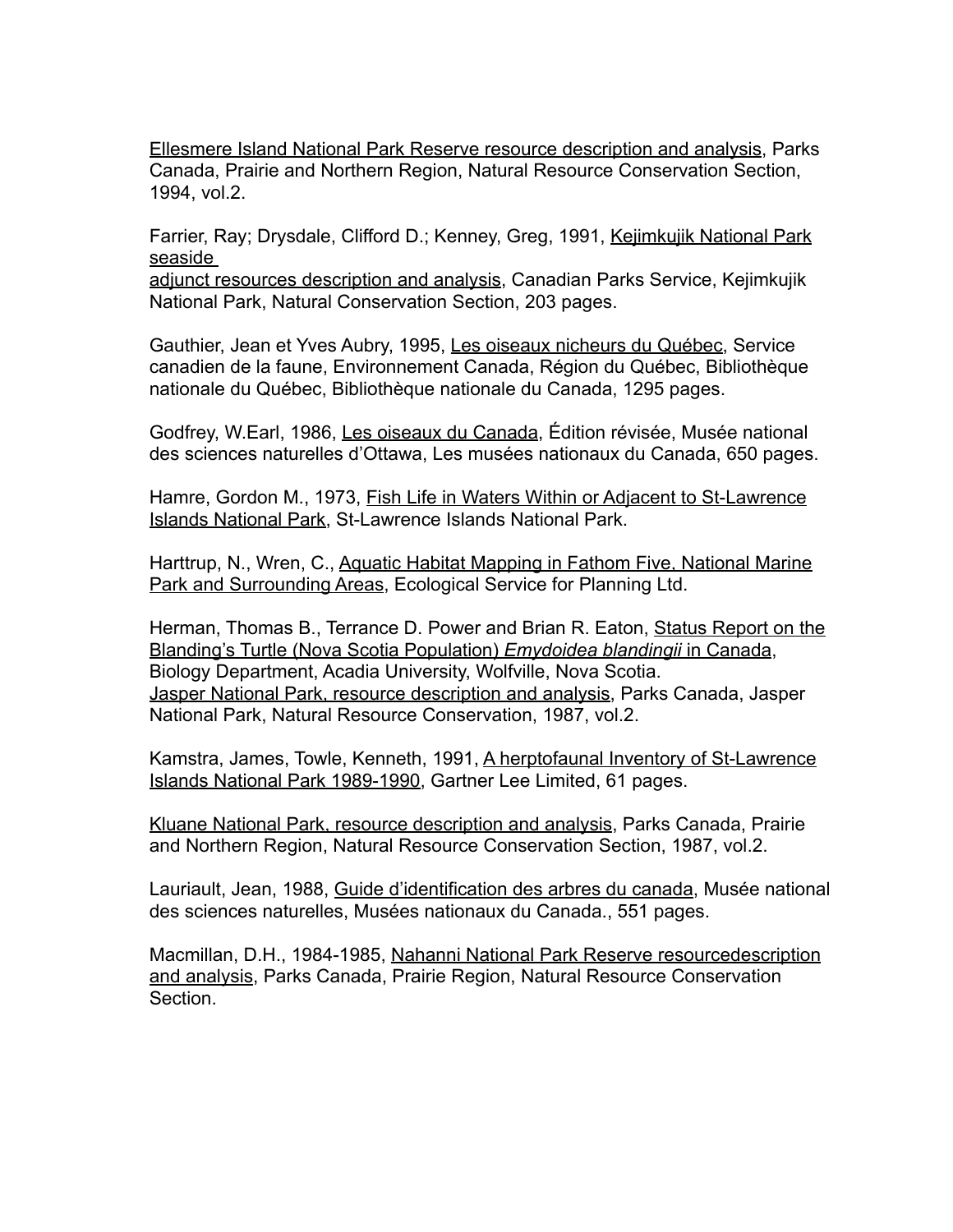McAllister, Don E., 1990, Liste des poissons du Canada, Syllogeus No. 64, Musée national des sciences naturelles d'Ottawa, 310 pages.

Mosquin, Theodore and Ecospherics International Inc., 1997, Management Guidelines for Invasive Alien Species in Canada's National Parks, Internal Report prepared for National Parks Branch, Parks Canada, Ottawa, Ontario

Northern Yukon National Park resource description and analysis, Canadian Parks Service, Prairie and Northern Region, Natural Resource Conservation Section, 1993, vol.2.

Padbury, G.A., Head, W.K., Souster, W.E., Biophysical resource Inventory of the Prince Albert National Park, Saskatchewan, 560 pages.

Parc National Forillon; synthèse et analyse des ressources naturelles, Parks Canada, Région du Québec, Service de la conservation des ressources naturelles, 1980, vol.2.

Poll, D.M., et (al.), 1984, Ecological Land Classification of Kootenay National Park, British Columbia, Vol. II: Wildlife Resource, Canadian Wildlife Service, Edmonton, 260 pages.

Prince Albert National Park resource description and analysis, 1986, vol. 1, Natural Resource Conservation Section, Environment Canada, Parks, Prairie and Northern Region, Winnipeg.

Reisenleiter, Hans, Zielinski, Margaret, 1993, Description et analyse des ressources, Parc national Glaciers, Conservation des ressources, parc national des Glaciers, Service Canadien des parcs, 649 pages.

Riding Mountain National Park resource description and analysis, Parks Canada, Prairie Region, Natural Resource Conservation Section, 1979-1985.

Rivard, H. Donald and Donald A. Smith, 1974, A Herpetological Inventory of Saint Lawrence Islands National Park, Ontario, Department of Biology, Carleton University, Ottawa, 65 p.

Seel, K. F., Stracha, J. E., 1985, Banff National Park, resource description & analysis, Parks canada, Banff National Park Natural Resource Conservation 1985, vol.1.